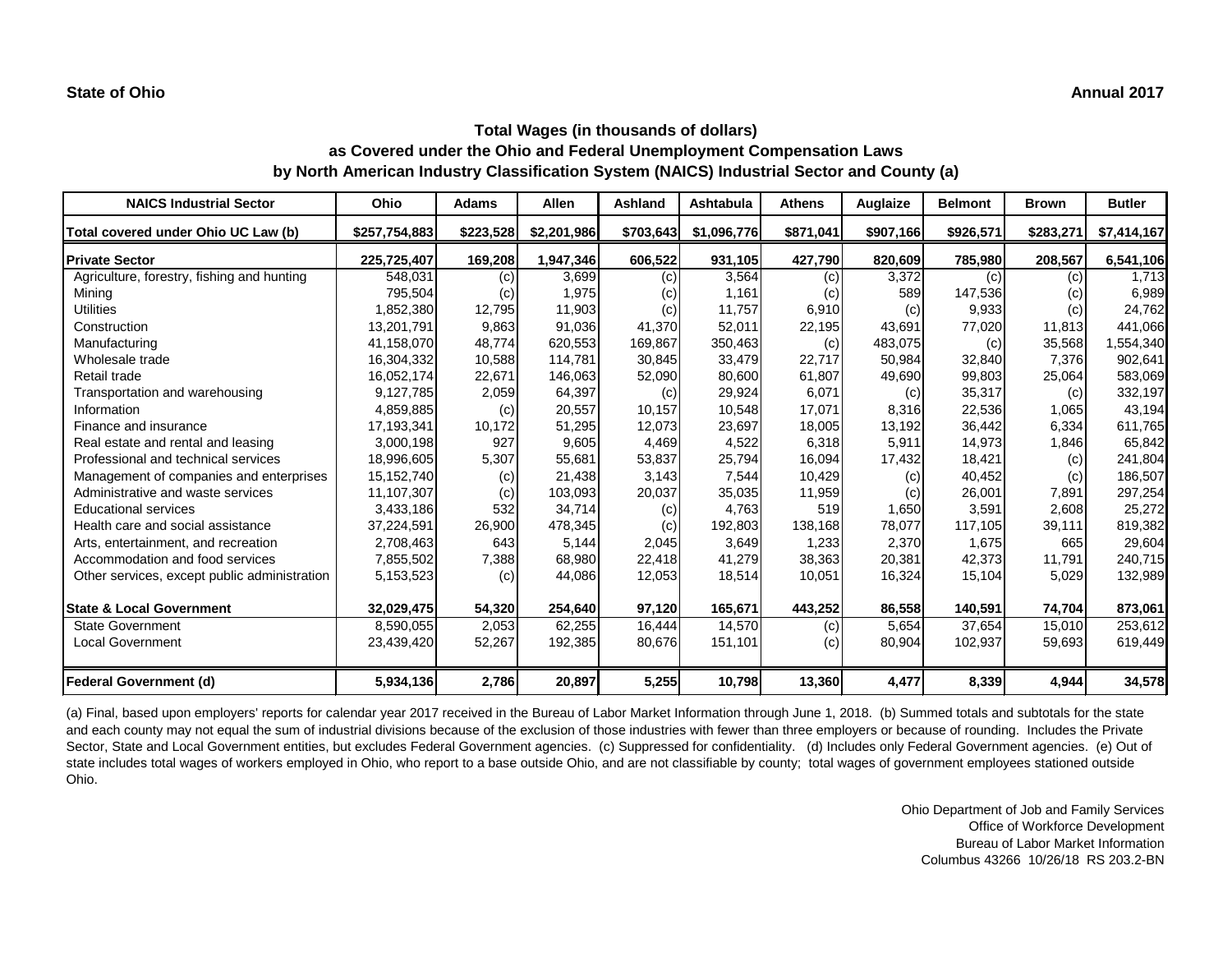| <b>NAICS Industrial Sector</b>               | Carroll   | Champaign | <b>Clark</b> | <b>Clermont</b> | <b>Clinton</b> | Columbiana  | Coshocton | <b>Crawford</b> | Cuyahoga                 | <b>Darke</b> |
|----------------------------------------------|-----------|-----------|--------------|-----------------|----------------|-------------|-----------|-----------------|--------------------------|--------------|
| Total covered under Ohio UC Law (b)          | \$264,890 | \$436,390 | \$1,883,710  | \$2,481,444     | \$768,957      | \$1,033,946 | \$375,375 |                 | \$497,845   \$38,974,509 | \$725,346    |
| <b>Private Sector</b>                        | 231,052   | 365,929   | 1,623,801    | 2,161,461       | 682,344        | 871,976     | 319,714   | 426,343         | 34,825,976               | 644,397      |
| Agriculture, forestry, fishing and hunting   | 240       | (c)       | 15,105       | (c)             | (c)            | 4,101       | 2,448     | (c)             | 3,881                    | (c)          |
| Mining                                       | 5,040     | (c)       | 12,969       | (c)             | (c)            | 9,749       | 4,815     | (c)             | 29,474                   | (c)          |
| <b>Utilities</b>                             | 3,894     | (c)       | (c)          | 27,765          | (c)            | (c)         | 28,088    | (c)             | 138,346                  | 4,527        |
| Construction                                 | 71,652    | 19,518    | 47,024       | 158,082         | 10,506         | 45,524      | 11,551    | 19,134          | 1,300,626                | 46,234       |
| Manufacturing                                | 55,132    | 200,999   | 358,368      | 342,767         | 187,044        | 259,235     | 131,861   | 112,087         | 4,333,272                | 234,495      |
| Wholesale trade                              | 7,624     | (c)       | (c)          | 128,638         | (c)            | (c)         | 5,305     | 19,957          | 2,451,215                | 50,505       |
| Retail trade                                 | 18,909    | 23,982    | 139,495      | 275,107         | 42,083         | 104,944     | 28,392    | 33,499          | 1,756,124                | 47,515       |
| Transportation and warehousing               | 15,790    | 9,733     | 113,187      | 121,013         | 194,110        | 50,795      | 8,533     | (c)             | 1,030,832                | 50,390       |
| Information                                  | 1,222     | 3,240     | 6,627        | (c)             | 25,076         | 7,719       | 2,418     | 1,757           | 819,327                  | 2,904        |
| Finance and insurance                        | 2,538     | 9,535     | 133,494      | 166,620         | 17,352         | 21,937      | 8,840     | 33,680          | 3,575,004                | 30,282       |
| Real estate and rental and leasing           | 6,189     | 2,031     | 15,279       | 40,303          | 4,188          | 6,429       | 1,440     | 1,466           | 702,554                  | 2,731        |
| Professional and technical services          | 6,128     | (c)       | 39,343       | 168,519         | 11,107         | 16,352      | (c)       | 16,604          | 3,664,265                | (c)          |
| Management of companies and enterprises      |           | (c)       | 93,918       | 53,210          | 17,764         | 8,269       | (c)       | (c)             | 2,850,967                | (c)          |
| Administrative and waste services            | 4,497     | 9,710     | 60,675       | 105,617         | 15,560         | 41,812      | 7,988     | (c)             | 1,715,004                | 19,794       |
| <b>Educational services</b>                  |           | 5,660     | 27,804       | 10,770          | (c)            | 4,091       | 1,950     | (c)             | 824,493                  | 1,180        |
| Health care and social assistance            | 19,386    | 30,166    | 325,793      | 254,318         | (c)            | 177,068     | 48,911    | (c)             | 6,900,305                | 87,057       |
| Arts, entertainment, and recreation          | 1,270     | 1,688     | 6,867        | 18,542          | 1,686          | 3,180       | 1,338     | 893             | 915,606                  | 2,828        |
| Accommodation and food services              | 7,635     | 8,187     | 70,237       | 109,285         | 18,406         | 31,647      | 9,290     | 14,408          | 1,079,714                | 13,526       |
| Other services, except public administration | 3,905     | 5,989     | 60,100       | (c)             | 9,842          | 29,345      | 5,240     | 6,991           | 734,967                  | 8,207        |
| <b>State &amp; Local Government</b>          | 33,838    | 70,461    | 259,910      | 319,983         | 86,614         | 161,970     | 55,661    | 71,502          | 4,148,533                | 80,949       |
| <b>State Government</b>                      | 1,970     | 2,639     | 8,752        | 34,976          | 8,424          | 15,899      | 2,406     | 8,156           | 294,574                  | 2,449        |
| <b>Local Government</b>                      | 31,868    | 67,821    | 251,157      | 285,007         | 78,190         | 146,071     | 53,254    | 63,346          | 3,853,959                | 78,500       |
| Federal Government (d)                       | 2,144     | 3,152     | 34,891       | 25,952          | 8,628          | 40,558      | 3,922     | 3,988           | 1,257,679                | 5,205        |

(a) Final, based upon employers' reports for calendar year 2017 received in the Bureau of Labor Market Information through June 1, 2018. (b) Summed totals and subtotals for the state and each county may not equal the sum of industrial divisions because of the exclusion of those industries with fewer than three employers or because of rounding. Includes the Private Sector, State and Local Government entities, but excludes Federal Government agencies. (c) Suppressed for confidentiality. (d) Includes only Federal Government agencies. (e) Out of state includes total wages of workers employed in Ohio, who report to a base outside Ohio, and are not classifiable by county; total wages of government employees stationed outside Ohio.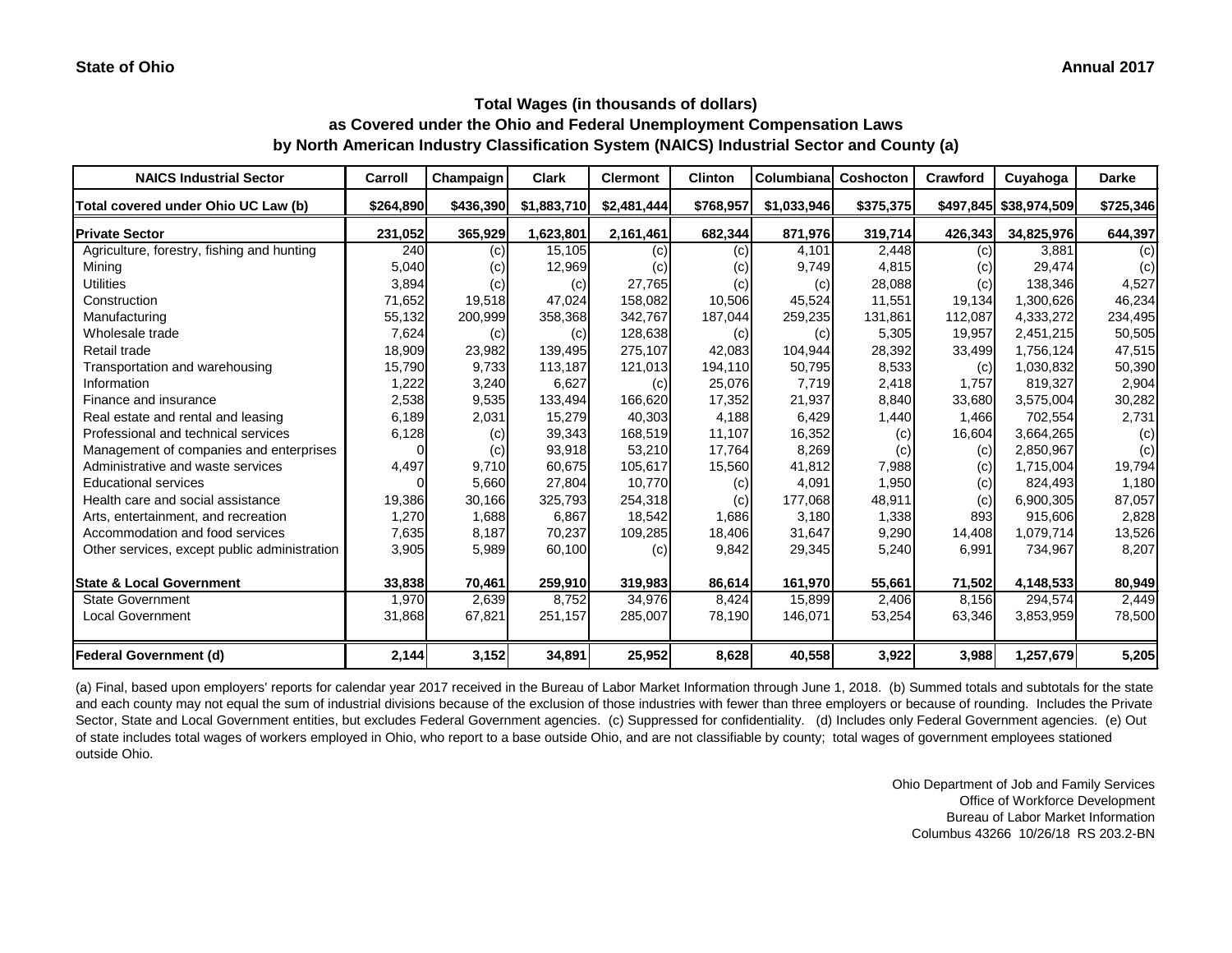| <b>NAICS Industrial Sector</b>               | <b>Defiance</b> | <b>Delaware</b> | Erie        | <b>Fairfield</b> | <b>Fayette</b>             | <b>Franklin</b>        | <b>Fulton</b> | Gallia    | Geauga      | Greene      |
|----------------------------------------------|-----------------|-----------------|-------------|------------------|----------------------------|------------------------|---------------|-----------|-------------|-------------|
| Total covered under Ohio UC Law (b)          | \$666,066       | \$4,721,827     | \$1,428,445 | \$1,671,109      |                            | \$396,540 \$39,973,026 | \$751,129     | \$393,384 | \$1,437,632 | \$2,708,280 |
| <b>Private Sector</b>                        | 585,899         | 4,321,343       | 1,200,995   | 1,371,621        | 331,935                    | 33,096,920             | 662,044       | 328,544   | 1,278,485   | 2,244,786   |
| Agriculture, forestry, fishing and hunting   | 8,823           | (c)             | (c)         | 2,273            | 3,801                      | 15,894                 | (c)           | (c)       | (c)         | (c)         |
| Mining                                       |                 | (c)             | (c)         | 1,070            |                            | 20,847                 | (c)           | (c)       | (c)         | (c)         |
| <b>Utilities</b>                             | (c)             | 11,432          | (c)         | 21,731           | $\left( \mathrm{c}\right)$ | 371,585                | (c)           | 62,648    | (c)         | (c)         |
| Construction                                 | 15,440          | 202,638         | 48,071      | 105,205          | 14,829                     | 1,708,024              | 41,675        | 18,639    | 114,229     | 73,269      |
| Manufacturing                                | 239,442         | 404,576         | 339,859     | 223,085          | 88,174                     | 2,360,856              | 353,510       | 27,515    | 380,409     | 214,618     |
| Wholesale trade                              | (c)             | 159,941         | 54,991      | 50,513           | (c)                        | 1,952,694              | 43,450        | 3,910     | 120,329     | 69,698      |
| Retail trade                                 | 62,916          | 329,517         | 123,540     | 166,660          | 53,036                     | 2,233,298              | 42,639        | 37,326    | 123,061     | 271,455     |
| Transportation and warehousing               | 26,398          | 110,283         | (c)         | 93,599           | 49,206                     | 2,173,671              | (c)           | 11,971    | (c)         | (c)         |
| Information                                  | 7,493           | 45,036          | 16,031      | 10,197           | 1,712                      | 1,082,331              | 1,901         | 2,774     | 5,105       | 35,000      |
| Finance and insurance                        | 35,155          | 533,636         | 39,412      | 38,041           | 18,793                     | 4,016,561              | 15,004        | 16,960    | 42,590      | 87,205      |
| Real estate and rental and leasing           | 2,335           | 44,654          | 7,686       | 16,920           | 1,549                      | 582,337                | 2,862         | 1,191     | 9,685       | 19,785      |
| Professional and technical services          | 11,719          | 454,671         | 26,852      | 49,796           | (c)                        | 3,709,898              | (c)           | (c)       | 67,652      | 727,557     |
| Management of companies and enterprises      | 2,032           | 1,083,147       | 13,057      | 16,243           | (c)                        | 2,765,987              | (c)           | (c)       | 15,083      | 62,671      |
| Administrative and waste services            | 19,046          | 195,069         | 25,864      | 100,671          | 10,570                     | 1,982,263              | 7,708         | 2,148     | 75,148      | 67,726      |
| <b>Educational services</b>                  | (c)             | 39,469          | 6,238       | 6,354            | (c)                        | 562,117                | (c)           | (c)       | 20,669      | 71,922      |
| Health care and social assistance            | (c)             | 359,745         | 229,933     | 324,929          | (c)                        | 5,101,312              | (c)           | (c)       | 166,498     | 293,494     |
| Arts, entertainment, and recreation          | 1,408           | 63,642          | 88,024      | 7,359            | 1,214                      | 347,225                | 4,361         | 420       | 8,203       | 12,769      |
| Accommodation and food services              | 18,341          | 188,659         | 98,321      | 94,642           | 16,248                     | 1,217,651              | 11,698        | 13,818    | 38,551      | 138,629     |
| Other services, except public administration | 11,868          | 82,707          | 21,868      | 42,331           | 3,705                      | 892,369                | 8,793         | 9,906     | 41,302      | 40,067      |
| <b>State &amp; Local Government</b>          | 80,167          | 400,485         | 227,449     | 299,488          | 64,605                     | 6,876,107              | 89,086        | 64,840    | 159,147     | 463,494     |
| <b>State Government</b>                      | 4,948           | 22,809          | 53,075      | 42,451           | 2,440                      | 3,946,096              | 7,097         | 13,323    | 10,954      | (c)         |
| <b>Local Government</b>                      | 75,219          | 377,675         | 174,375     | 257,037          | 62,165                     | 2,930,011              | 81,988        | 51,517    | 148,193     | (c)         |
| Federal Government (d)                       | 4,210           | 13,873          | 16,192      | 14,285           | 2,457                      | 970,469                | 4,418         | 3,234     | 5,288       | 1,273,345   |

(a) Final, based upon employers' reports for calendar year 2017 received in the Bureau of Labor Market Information through June 1, 2018. (b) Summed totals and subtotals for the state and each county may not equal the sum of industrial divisions because of the exclusion of those industries with fewer than three employers or because of rounding. Includes the Private Sector, State and Local Government entities, but excludes Federal Government agencies. (c) Suppressed for confidentiality. (d) Includes only Federal Government agencies. (e) Out of state includes total wages of workers employed in Ohio, who report to a base outside Ohio, and are not classifiable by county; total wages of government employees stationed outside Ohio.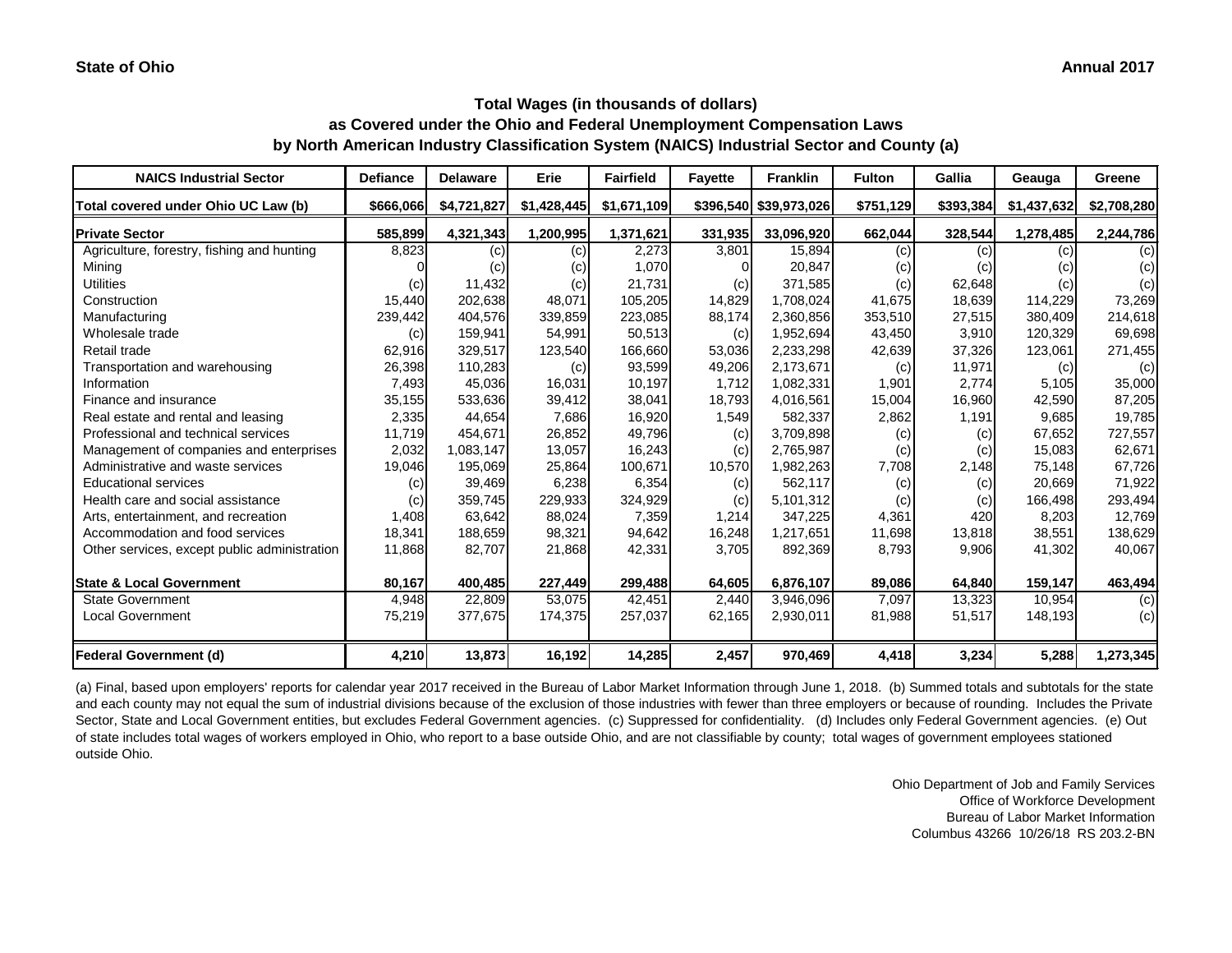| <b>NAICS Industrial Sector</b>               | <b>Guernsey</b> | Hamilton               | <b>Hancock</b> | <b>Hardin</b> | <b>Harrison</b> | Henry     | Highland  | <b>Hocking</b> | <b>Holmes</b> | <b>Huron</b> |
|----------------------------------------------|-----------------|------------------------|----------------|---------------|-----------------|-----------|-----------|----------------|---------------|--------------|
| Total covered under Ohio UC Law (b)          |                 | \$608,702 \$29,650,787 | \$2,245,402    | \$296,662     | \$180,752       | \$451,666 | \$353,046 | \$217,088      | \$732,048     | \$839,624    |
| <b>Private Sector</b>                        | 520,067         | 27,436,029             | 2,109,849      | 247,473       | 155,728         | 377,027   | 265,306   | 145,690        | 672,271       | 746,419      |
| Agriculture, forestry, fishing and hunting   | 1,010           | 8,361                  | (c)            | 8,460         | (c)             | (c)       | 1,279     | (c)            | 6,039         | (c)          |
| Mining                                       | 28,582          | 9,566                  | (c)            |               | (c)             | (c)       | 1,070     | (c)            | 2,704         | (c)          |
| <b>Utilities</b>                             | 4,633           | 113,406                | 8,252          | 3,913         | 5,148           | 1,217     | 4,011     | 171            | 6,923         | (c)          |
| Construction                                 | 61,908          | 1,409,152              | 62,500         | 4,766         | 21,739          | 41,897    | 12,175    | 10,281         | 98,273        | 101,253      |
| Manufacturing                                | 147,032         | 4,027,191              | 684,181        | 92,240        | 38,311          | 186,948   | 77,253    | 38,569         | 296,849       | 275,347      |
| Wholesale trade                              | 21,400          | 1,695,024              | 80,617         | 12,296        | 9,425           | 11,083    | 8,596     | 2,640          | 36,764        | (c)          |
| Retail trade                                 | 43,276          | 1,265,868              | 117,397        | 19,470        | 5,377           | 23,388    | 38,110    | 20,182         | 71,276        | 51,498       |
| Transportation and warehousing               | 23,710          | 567,733                | 238,258        | 10,616        | 15,373          | 21,493    | 4,470     | 1,651          | 37,478        | 40,387       |
| Information                                  | 2,832           | 706,190                | 13,717         | 1,069         | (c)             | 3,233     | 2,707     | 1,491          | 2,453         | 5,661        |
| Finance and insurance                        | 16,791          | 2,782,029              | 34,063         | 9,799         | 2,043           | 11,792    | 20,002    | 5,367          | 16,876        | 19,729       |
| Real estate and rental and leasing           | 2,438           | 418,747                | 15,296         | 1,203         | 3,688           | 2,440     | 1,813     | 3,541          | 1,670         | 4,073        |
| Professional and technical services          | 21,928          | 2,945,019              | 82,202         | 5,033         | (c)             | 3,755     | 3,266     | (c)            | 13,734        | (c)          |
| Management of companies and enterprises      | 855             | 3,117,054              | 329,768        |               | (c)             |           | 10,190    | (c)            | 2,291         | (c)          |
| Administrative and waste services            | 5,417           | 1,177,348              | 53,637         | 4,001         | 11,084          | 3,983     | 13,832    | 5,744          | 13,472        | 10,404       |
| <b>Educational services</b>                  | 1,161           | 394,187                | 44,482         | (c)           |                 | 465       | 790       | 1,023          | (c)           | 4,816        |
| Health care and social assistance            | 103,440         | 4,690,778              | 242,534        | (c)           | 12,342          | 45,266    | 47,869    | 23,787         | (c)           | 114,619      |
| Arts, entertainment, and recreation          | 904             | 564,072                | 4,247          | 540           | 391             | 571       | 1,152     | 557            | 1,550         | 2,340        |
| Accommodation and food services              | 25,066          | 828,438                | 63,110         | 8,836         | 2,189           | 8,419     | 11,532    | 18,426         | 21,683        | 22,450       |
| Other services, except public administration | 7,683           | 715,866                | 33,649         | 4,102         | (c)             | 5,648     | 5,189     | 5,221          | 9,783         | 21,582       |
| <b>State &amp; Local Government</b>          | 88,635          | 2,214,758              | 135,552        | 49,188        | 25,024          | 74,639    | 87,740    | 71,398         | 59,777        | 93,205       |
| <b>State Government</b>                      | 27,904          | 465,987                | 11,180         | 2,056         | 2,786           | 2,329     | 4,820     | 18,182         | 2,377         | 4,488        |
| <b>Local Government</b>                      | 60,731          | 1,748,771              | 124,373        | 47,133        | 22,238          | 72,310    | 82,920    | 53,216         | 57,399        | 88,717       |
| <b>Federal Government (d)</b>                | 6,599           | 670,609                | 8,603          | 3,181         | 2,380           | 3,455     | 4,691     | 2,099          | 3,184         | 6,630        |

(a) Final, based upon employers' reports for calendar year 2017 received in the Bureau of Labor Market Information through June 1, 2018. (b) Summed totals and subtotals for the state and each county may not equal the sum of industrial divisions because of the exclusion of those industries with fewer than three employers or because of rounding. Includes the Private Sector, State and Local Government entities, but excludes Federal Government agencies. (c) Suppressed for confidentiality. (d) Includes only Federal Government agencies. (e) Out of state includes total wages of workers employed in Ohio, who report to a base outside Ohio, and are not classifiable by county; total wages of government employees stationed outside Ohio.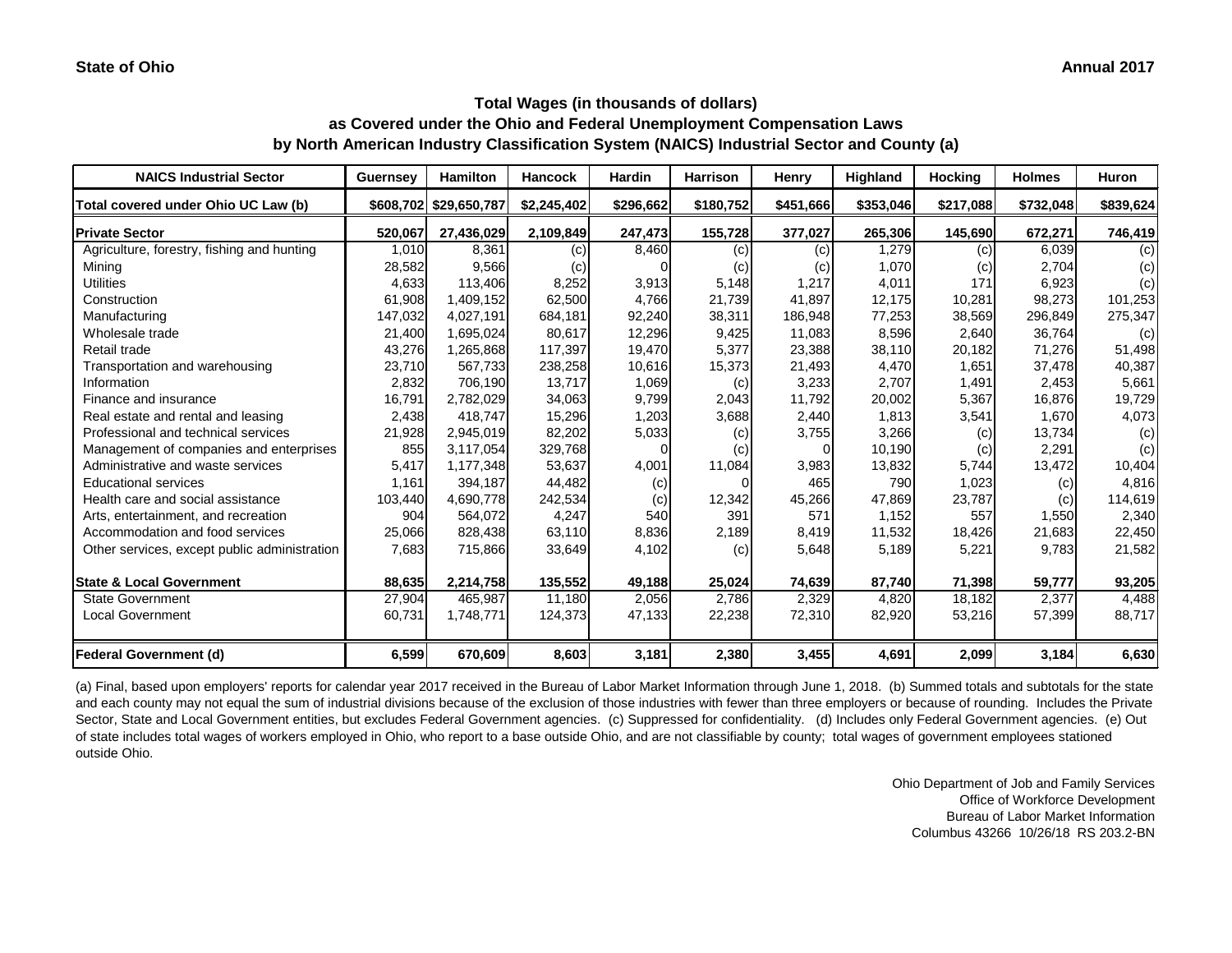| <b>NAICS Industrial Sector</b>               | <b>Jackson</b> | <b>Jefferson</b> | Knox      | Lake        | <b>Lawrence</b> | Licking     | Logan     | Lorain      | Lucas       | <b>Madison</b> |
|----------------------------------------------|----------------|------------------|-----------|-------------|-----------------|-------------|-----------|-------------|-------------|----------------|
| Total covered under Ohio UC Law (b)          | \$354,923      | \$808,513        | \$827,164 | \$4,207,861 | \$423,307       | \$2,267,163 | \$870,930 | \$4,004,696 | \$9,565,292 | \$728,325      |
| <b>Private Sector</b>                        | 295,462        | 696,019          | 732,617   | 3,711,040   | 318,724         | 1,919,519   | 786,760   | 3,373,566   | 8,228,116   | 569,523        |
| Agriculture, forestry, fishing and hunting   | 1,273          |                  | 2,940     | 25,714      | $\Omega$        | 25,454      | 3,672     | (c)         | 6,607       | 8,699          |
| Mining                                       | 1,764          | 3,697            | 3,736     | 13,643      | (c)             | 2,813       | 2,569     | (c)         | 10,928      | ΩI             |
| <b>Utilities</b>                             | 3,114          | 87,418           | 3,446     | 117,737     | 6,230           | 16,966      | 2,172     | 19,063      | 36,963      | $\Omega$       |
| Construction                                 | 19,542         | 55,366           | 55,303    | 232,432     | 41,442          | 118,245     | 29,023    | 201,186     | 538,711     | 21,882         |
| Manufacturing                                | 119,520        | 88,942           | 289,170   | 1,349,755   | (c)             | 375,809     | 356,351   | 983,579     | 1,644,843   | 206,955        |
| Wholesale trade                              | 6,112          | 21,014           | 20,810    | 213,292     | 12,387          | 74,222      | 24,860    | 206,495     | 397,366     | 17,705         |
| Retail trade                                 | 33,498         | 68,863           | 54,817    | 328,235     | 41,498          | 289,974     | 42,642    | 320,476     | 643,299     | 61,296         |
| Transportation and warehousing               | 6,782          | 55,333           | 11,430    | 42,803      | 29,439          | 69,679      | 96,078    | 92,053      | 311,289     | 103,658        |
| Information                                  | 2,001          | 14,843           | 6,414     | 55,563      | 3,370           | 12,738      | 2,405     | 25,628      | 87,887      | 1,983          |
| Finance and insurance                        | 10,361         | 14,470           | 16,416    | 85,623      | 9,185           | 154,311     | 13,577    | 112,877     | 356,957     | 5,913          |
| Real estate and rental and leasing           | 1,578          | 5,954            | 4,219     | 36,360      | 8,068           | 15,554      | 5,786     | 27,634      | 151,106     | 1,856          |
| Professional and technical services          | 2,740          | (c)              | 12,651    | 176,262     | 8,006           | 130,568     | (c)       | 141,377     | 544,669     | (c)            |
| Management of companies and enterprises      | 1,020          | (c)              | 3,361     | 127,602     | 5,056           | 40,261      | (c)       | 115,316     | 506,061     | (c)            |
| Administrative and waste services            | 12,992         | 31,188           | 29,510    | 151,836     | 13,275          | 75,310      | 50,493    | 188,964     | 405,320     | 25,297         |
| <b>Educational services</b>                  | (c)            | (c)              | 59,755    | 42,215      | 988             | 55,219      | 258       | 113,922     | 95,078      | (c)            |
| Health care and social assistance            | (c)            | (c)              | 119,614   | 454,607     | 87,634          | 294,561     | 77,604    | 551,541     | 1,906,049   | (c)            |
| Arts, entertainment, and recreation          | 757            | 5,648            | 2,131     | 21,505      | 396             | 12,398      | 4,058     | 21,100      | 92,266      | 918            |
| Accommodation and food services              | 11,641         | 23,326           | 24,213    | 149,679     | 16,849          | 79,234      | 19,221    | 136,761     | 307,368     | 17,256         |
| Other services, except public administration | 4,336          | 13,523           | 12,683    | 86,176      | 8,445           | 76,202      | 12,962    | 83,865      | 185,349     | 4,253          |
| <b>State &amp; Local Government</b>          | 59,462         | 112,494          | 94,547    | 496,821     | 104,583         | 347,644     | 84,170    | 631,130     | 1,337,175   | 158,802        |
| <b>State Government</b>                      | 8,865          | 4,313            | 14,728    | 5,185       | 11,582          | 55,597      | 4,102     | 71,071      | 459,994     | 83,265         |
| <b>Local Government</b>                      | 50,597         | 108,181          | 79,819    | 491,636     | 93,001          | 292,047     | 80,068    | 560,059     | 877,181     | 75,537         |
| <b>Federal Government (d)</b>                | 3,441          | 8,789            | 5,659     | 28,151      | 6,926           | 25,015      | 7,537     | 117,188     | 121,476     | 4,414          |

(a) Final, based upon employers' reports for calendar year 2017 received in the Bureau of Labor Market Information through June 1, 2018. (b) Summed totals and subtotals for the state and each county may not equal the sum of industrial divisions because of the exclusion of those industries with fewer than three employers or because of rounding. Includes the Private Sector, State and Local Government entities, but excludes Federal Government agencies. (c) Suppressed for confidentiality. (d) Includes only Federal Government agencies. (e) Out of state includes total wages of workers employed in Ohio, who report to a base outside Ohio, and are not classifiable by county; total wages of government employees stationed outside Ohio.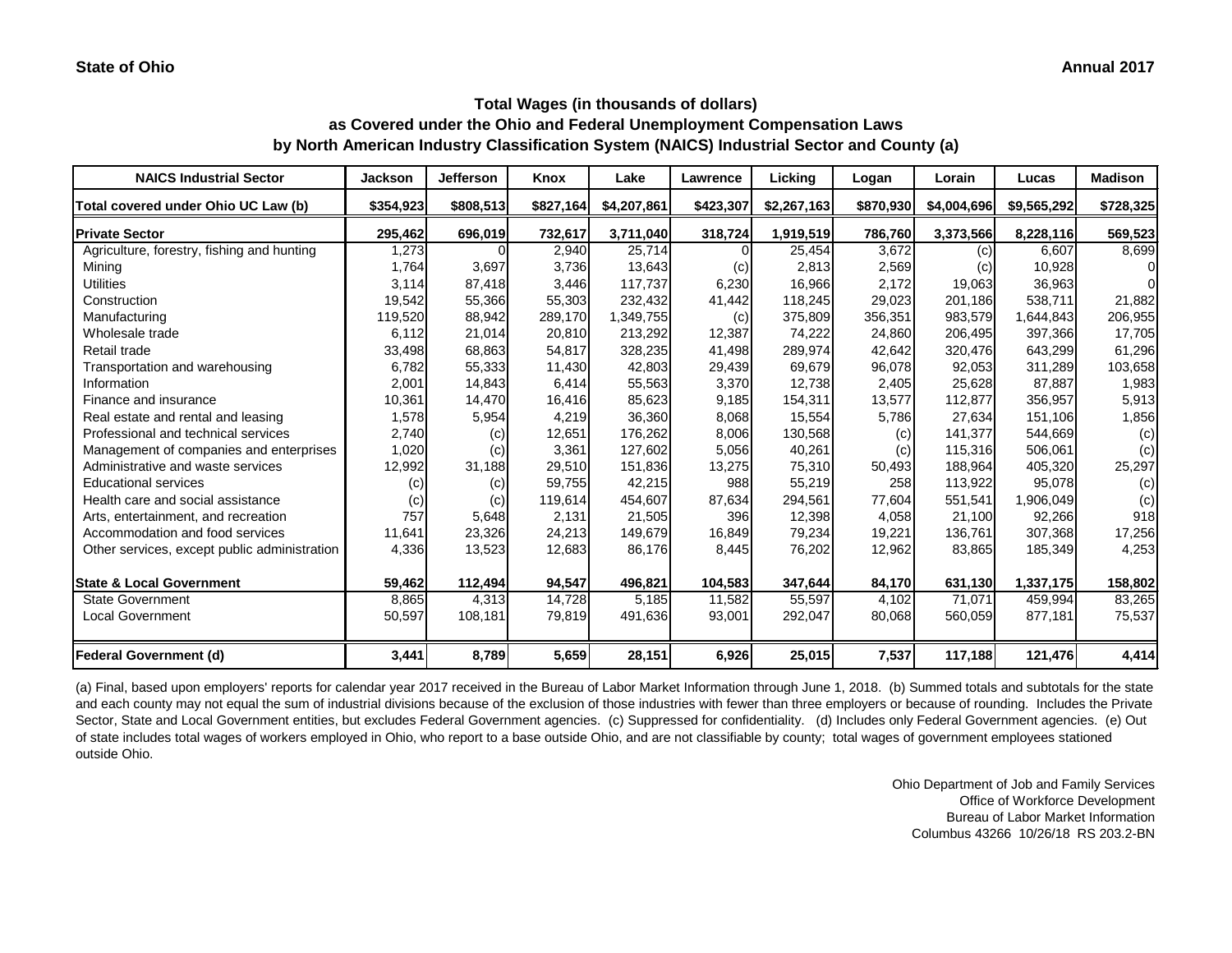| <b>NAICS Industrial Sector</b>               | <b>Mahoning</b> | <b>Marion</b> | <b>Medina</b> | <b>Meigs</b> | <b>Mercer</b> | Miami       | <b>Monroe</b> | Montgomery              | <b>Morgan</b> | <b>Morrow</b> |
|----------------------------------------------|-----------------|---------------|---------------|--------------|---------------|-------------|---------------|-------------------------|---------------|---------------|
| Total covered under Ohio UC Law (b)          | \$3,634,925     | \$981,327     | \$2,530,395   | \$106,030    | \$780,249     | \$1,679,446 |               | \$86,942   \$11,444,655 | \$95,101      | \$181,359     |
| <b>Private Sector</b>                        | 3,072,294       | 814,098       | 2,237,190     | 70,203       | 679,466       | 1,474,198   | 61,174        | 10,173,479              | 73,376        | 126,322       |
| Agriculture, forestry, fishing and hunting   | 5,722           | (c)           | 4,515         | 962          | (c)           | 4,084       | 438           | 10,707                  | (c)           | 1,586         |
| Mining                                       | 9,559           | (c)           | 508           | 3,099        | (c)           | 3,303       | 4,362         | 2,747                   | (c)           | 631           |
| <b>Utilities</b>                             | 32,095          | 9,677         | 5,041         | (c)          | (c)           | (c)         | 3,920         | 54,259                  | (c)           | (c)           |
| Construction                                 | 262,260         | 29,271        | 223,522       | 9,116        | 52,797        | 84,293      | 7,196         | 494,064                 | 4,032         | 8,653         |
| Manufacturing                                | 440,229         | 290,946       | 498,875       | 4,500        | 313,639       | 564,074     | 248           | 1,490,330               | 22,331        | 49,736        |
| Wholesale trade                              | 229,351         | 38,087        | 207,037       | (c)          | (c)           | (c)         | 3,491         | 563,891                 | (c)           | 5,549         |
| Retail trade                                 | 322,121         | 72,014        | 219,922       | 13,471       | 54,115        | 132,980     | 6,825         | 639,639                 | 5,892         | 14,421        |
| Transportation and warehousing               | 132,993         | 42,334        | 130,704       | 1,711        | 55,807        | 89,620      | 10,467        | 392,769                 | 144           | (c)           |
| Information                                  | 54,005          | 15,870        | 16,212        | (c)          | 5,226         | 2,772       | (c)           | 497,185                 | 809           | 759           |
| Finance and insurance                        | 106,163         | 17,827        | 67,619        | 4,584        | 30,358        | 37,413      | 5,497         | 685,690                 | 2,542         | 2,885         |
| Real estate and rental and leasing           | 31,113          | 11,667        | 20,749        | 1,264        | 2,748         | 10,531      | 454           | 129,262                 | 85            | 2,011         |
| Professional and technical services          | 141,564         | 9,799         | 111,026       | (c)          | 15,027        | (c)         | 1,557         | 891,924                 | 2,759         | (c)           |
| Management of companies and enterprises      | 71,115          | 7,697         | 236,986       | (c)          | (c)           | (c)         | 0             | 290,524                 |               | (c)           |
| Administrative and waste services            | 210,528         | 34,258        | 99,431        | 2,189        | (c)           | 58,221      | 3,529         | 472,779                 | 1,413         | 3,068         |
| <b>Educational services</b>                  | 17,136          | 1,121         | 11,471        | (c)          | (c)           | 5,164       | (c)           | 280,540                 | n             | 285           |
| Health care and social assistance            | 753,843         | 182,751       | 231,542       | (c)          | (c)           | 168,756     | (c)           | 2,615,571               | 11,626        | 20,806        |
| Arts, entertainment, and recreation          | 26,311          | 1,996         | 16,117        |              | 1,391         | 4,171       | 114           | 68,433                  | (c)           | 2,236         |
| Accommodation and food services              | 148,772         | 28,760        | 88,570        | 5,632        | 15,591        | 58,374      | 2,652         | 379,763                 | (c)           | 4,672         |
| Other services, except public administration | 77,415          | 15,140        | 47,343        | (c)          | 15,547        | 34,609      | (c)           | 213,402                 | 522           | 2,422         |
| <b>State &amp; Local Government</b>          | 562,631         | 167,229       | 293,205       | 35,827       | 100,783       | 205,248     | 25,768        | 1,271,176               | 21,726        | 55,037        |
| <b>State Government</b>                      | 157,743         | 41,706        | 6,520         | 1,860        | 8,139         | 8,024       | 2,000         | 86,493                  | 2,990         | 3,989         |
| <b>Local Government</b>                      | 404,889         | 125,523       | 286,684       | 33,967       | 92,644        | 197,224     | 23,767        | 1,184,683               | 18,735        | 51,048        |
| Federal Government (d)                       | 76,818          | 6,263         | 21,321        | 2,912        | 4,867         | 10,391      | 2,363         | 315,273                 | 2,011         | 2,187         |

(a) Final, based upon employers' reports for calendar year 2017 received in the Bureau of Labor Market Information through June 1, 2018. (b) Summed totals and subtotals for the state and each county may not equal the sum of industrial divisions because of the exclusion of those industries with fewer than three employers or because of rounding. Includes the Private Sector, State and Local Government entities, but excludes Federal Government agencies. (c) Suppressed for confidentiality. (d) Includes only Federal Government agencies. (e) Out of state includes total wages of workers employed in Ohio, who report to a base outside Ohio, and are not classifiable by county; total wages of government employees stationed outside Ohio.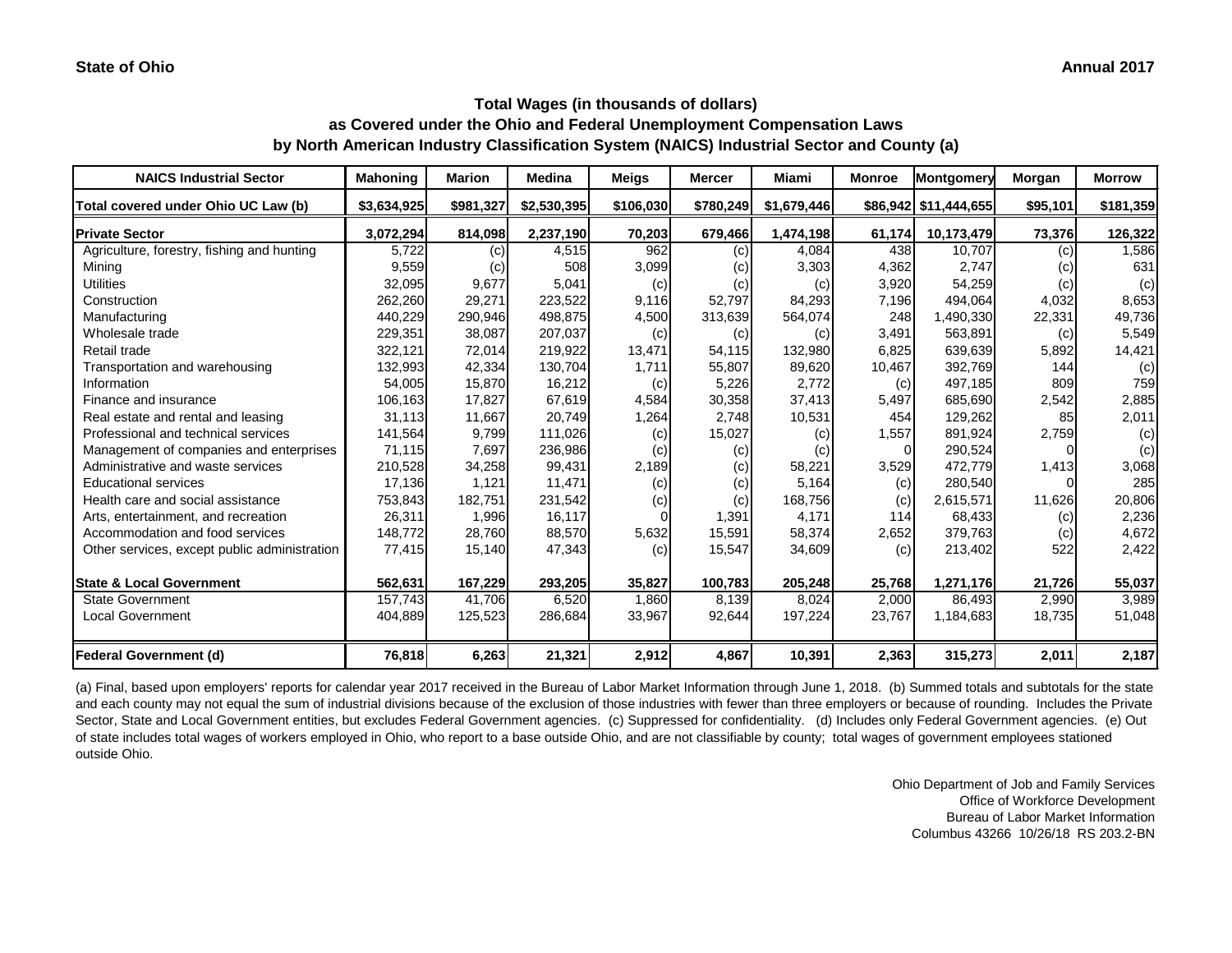| <b>NAICS Industrial Sector</b>               | <b>Muskingum</b> | <b>Noble</b> | <b>Ottawa</b> | <b>Paulding</b> | <b>Perry</b> | Pickaway  | <b>Pike</b> | Portage     | Preble    | <b>Putnam</b>  |
|----------------------------------------------|------------------|--------------|---------------|-----------------|--------------|-----------|-------------|-------------|-----------|----------------|
| Total covered under Ohio UC Law (b)          | \$1,283,705      | \$113,527    | \$544,773     | \$170,579       | \$227,472    | \$595,808 | \$460,923   | \$2,358,018 | \$386,879 | \$434,890      |
| <b>Private Sector</b>                        | 1,094,962        | 69,963       | 460,930       | 133,989         | 173,174      | 402,277   | 407,487     | 1,805,489   | 324,681   | 378,217        |
| Agriculture, forestry, fishing and hunting   | 656              |              | 2,843         | (c)             | 520          | (c)       | (c)         | 4,282       | (c)       | (c)            |
| Mining                                       | 27,472           | 5,202        | 6,401         | (c)             | 6,801        | (c)       | (c)         | 17,071      | (c)       | (c)            |
| <b>Utilities</b>                             | 21,472           | 208          | (c)           | (c)             | 2,433        | 2,881     | (c)         | (c)         | (c)       | (c)            |
| Construction                                 | 43,564           | 6,047        | 27,631        | 4,370           | 38,512       | 45,604    | 33,019      | 119,927     | 15,138    | 39,698         |
| Manufacturing                                | 150,876          | 14,477       | 113,335       | 58,796          | 40,355       | 126,121   | 34,348      | 559,955     | 171,265   | 178,217        |
| Wholesale trade                              | 47,161           | 3,725        | (c)           | (c)             | 6,937        | 16,431    | (c)         | 232,453     | (c)       | 23,297         |
| Retail trade                                 | 136,416          | 6,322        | 40,380        | 8,458           | 16,116       | 39,817    | 22,530      | 177,617     | 32,001    | 24,813         |
| Transportation and warehousing               | 74,206           | 7,112        | 13,586        | 6,062           | 2,700        | 30,108    | 14,048      | (c)         | 13,697    | (c)            |
| Information                                  | 22,702           | 413          | 2,154         | 538             | 990          | 1,968     | 1,260       | 23,970      | 1,031     | 3,091          |
| Finance and insurance                        | 39,875           | 4,956        | 15,055        | 4,209           | 5,643        | 13,337    | 8,806       | 36,156      | 8,858     | 14,186         |
| Real estate and rental and leasing           | 6,841            | 82           | 4,080         | 620             | 283          | 3,315     | 1,450       | 15,605      | 1,858     | 1,171          |
| Professional and technical services          | 44,118           | 8,358        | 7,997         | 3,011           | 4,397        | (c)       | (c)         | 82,339      | (c)       | 10,634         |
| Management of companies and enterprises      | 12,400           | (c)          | 4,944         |                 | 5,213        | (c)       | (c)         | 71,523      | (c)       | $\overline{0}$ |
| Administrative and waste services            | 46,352           | (c)          | 8,230         | 2,153           | 9,255        | 17,828    | 170,271     | 47,506      | 5,348     | 12,820         |
| <b>Educational services</b>                  | (c)              |              | (c)           | (c)             | (c)          | (c)       | (c)         | 18,863      | 215       | (c)            |
| Health care and social assistance            | (c)              | 6,809        | (c)           | (c)             | (c)          | (c)       | (c)         | 180,531     | 30,799    | (c)            |
| Arts, entertainment, and recreation          | 5,805            | (c)          | 18,023        | (c)             | 268          | 1,876     | (c)         | 8,754       | 570       | 1,059          |
| Accommodation and food services              | 50,614           | (c)          | 39,047        | (c)             | 4,890        | 19,825    | (c)         | 84,173      | 13,774    | 8,928          |
| Other services, except public administration | 33,363           | 1,308        | 15,356        | 2,152           | 2,663        | 4,899     | 4,392       | 40,954      | 6,861     | 6,546          |
| <b>State &amp; Local Government</b>          | 188,743          | 43,563       | 83,843        | 36,589          | 54,298       | 193,531   | 53,435      | 552,529     | 62,198    | 56,673         |
| <b>State Government</b>                      | 15,680           | 26,808       | 8,387         | 1,655           | 2,242        | 83,288    | 4,221       | (c)         | 3,495     | 2,173          |
| <b>Local Government</b>                      | 173,064          | 16,755       | 75,456        | 34,934          | 52,056       | 110,243   | 49,214      | (c)         | 58,703    | 54,500         |
| Federal Government (d)                       | 12,395           | 896          | 18,519        | 2,198           | 2,853        | 4,712     | 4,337       | 19,943      | 3,340     | 3,071          |

(a) Final, based upon employers' reports for calendar year 2017 received in the Bureau of Labor Market Information through June 1, 2018. (b) Summed totals and subtotals for the state and each county may not equal the sum of industrial divisions because of the exclusion of those industries with fewer than three employers or because of rounding. Includes the Private Sector, State and Local Government entities, but excludes Federal Government agencies. (c) Suppressed for confidentiality. (d) Includes only Federal Government agencies. (e) Out of state includes total wages of workers employed in Ohio, who report to a base outside Ohio, and are not classifiable by county; total wages of government employees stationed outside Ohio.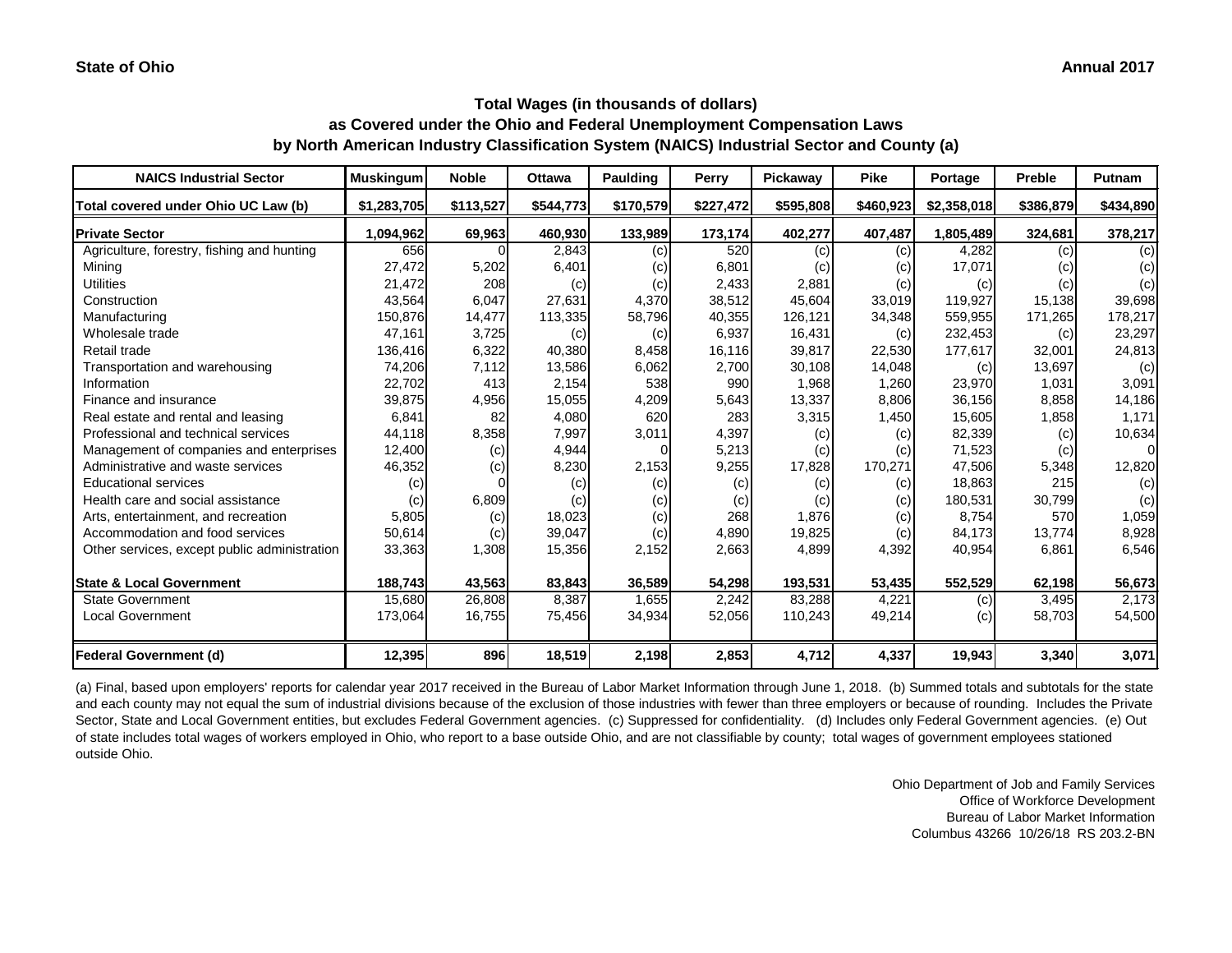| <b>NAICS Industrial Sector</b>               | <b>Richland</b> | <b>Ross</b> | <b>Sandusky</b> | <b>Scioto</b> | <b>Seneca</b> | <b>Shelby</b> | <b>Stark</b> | <b>Summit</b>            | <b>Trumbull</b> | <b>Tuscarawas</b> |
|----------------------------------------------|-----------------|-------------|-----------------|---------------|---------------|---------------|--------------|--------------------------|-----------------|-------------------|
| Total covered under Ohio UC Law (b)          | \$1,869,282     | \$1,113,475 | \$1,044,101     | \$866,445     | \$694,523     | \$1,337,161   |              | \$6,450,797 \$12,743,390 | \$2,642,130     | \$1,463,038       |
| <b>Private Sector</b>                        | 1,568,540       | 890,951     | 921,890         | 662,654       | 595,996       | 1,237,942     | 5,701,469    | 11,429,246               | 2,258,710       | 1,275,672         |
| Agriculture, forestry, fishing and hunting   | (c)             | 3,251       | (c)             | (c)           | 1,921         | 4,948         | 9,491        | 1,313                    | 3,027           | 4,212             |
| Mining                                       | (c)             | 1,010       | (c)             | (c)           | 7,818         |               | 24,513       | 7,331                    | 3,089           | 66,858            |
| <b>Utilities</b>                             | (c)             | 15,726      | 3,747           | 7,271         | 8,273         | (c)           | 54,346       | 94,997                   | (c)             | 6,823             |
| Construction                                 | 108,655         | 29,191      | 44,230          | 23,625        | 47,101        | 94,530        | 436,074      | 619,010                  | 124,065         | 188,425           |
| Manufacturing                                | 493,443         | 275,317     | 483,494         | 70,148        | 204,600       | 791,281       | 1,413,753    | 1,597,551                | 725,436         | 364,669           |
| Wholesale trade                              | 78,539          | 22,735      | 28,770          | 14,504        | 33,518        | 57,231        | 326,172      | 852,906                  | (c)             | 65,847            |
| Retail trade                                 | 169,150         | 101,824     | 68,859          | 81,063        | 59,923        | 48,884        | 502,197      | 925,917                  | 268,285         | 109,326           |
| Transportation and warehousing               | (c)             | 35,256      | 30,462          | 18,189        | 26,735        | (c)           | 144,964      | 395,874                  | 122,748         | 42,116            |
| Information                                  | 26,806          | 15,158      | 5,577           | 5,474         | 4,651         | 4,935         | 61,285       | 265,204                  | 18,497          | 9,467             |
| Finance and insurance                        | 51,234          | 22,905      | 22,309          | 24,700        | 21,728        | 18,286        | 293,957      | 686,904                  | 67,879          | 31,499            |
| Real estate and rental and leasing           | 10,862          | 4,108       | 14,019          | 6,900         | 2,331         | 3,501         | 56,041       | 121,838                  | 28,561          | 12,449            |
| Professional and technical services          | 38,447          | 10,104      | 12,806          | 31,713        | (c)           | (c)           | 311,670      | 901,891                  | 46,267          | 48,326            |
| Management of companies and enterprises      | 6,941           | 14,259      | 17,068          | 3,303         | (c)           | (c)           | 95,444       | 1,504,168                | 55,649          | 3,858             |
| Administrative and waste services            | 97,720          | 23,048      | 28,525          | 11,523        | 12,918        | 43,006        | 272,013      | 546,138                  | 110,712         | 53,863            |
| <b>Educational services</b>                  | 8,473           | 1,818       | (c)             | 3,499         | 37,287        | 3,047         | 87,061       | 126,326                  | 14,217          | 2,903             |
| Health care and social assistance            | 303,049         | 256,604     | (c)             | 308,358       | 73,842        | 78,399        | 1,178,795    | 2,086,059                | 399,841         | 179,833           |
| Arts, entertainment, and recreation          | 7,553           | 2,685       | 4,282           | 658           | 1,301         | 1,044         | 38,996       | 100,259                  | 9,959           | 5,959             |
| Accommodation and food services              | 67,619          | 45,604      | 28,165          | 37,674        | 23,932        | 17,002        | 250,664      | 345,692                  | 95,332          | 49,497            |
| Other services, except public administration | 28,471          | 10,349      | 16,950          | 13,337        | 12,741        | 17,967        | 144,033      | 249,868                  | 55,083          | 29,741            |
| <b>State &amp; Local Government</b>          | 300,742         | 222,524     | 122,211         | 203,790       | 98,526        | 99,219        | 749,328      | 1,314,144                | 383,420         | 187,366           |
| <b>State Government</b>                      | 84,735          | 94,003      | 5,523           | 74,021        | 14,114        | 13,472        | 82,595       | 265,645                  | 46,271          | 25,440            |
| <b>Local Government</b>                      | 216,007         | 128,522     | 116,688         | 129,769       | 84,412        | 85,747        | 666,734      | 1,048,500                | 337,148         | 161,926           |
| <b>Federal Government (d)</b>                | 39,597          | 111,610     | 5,663           | 9,079         | 5,873         | 3,565         | 60,308       | 121,413                  | 29,163          | 14,237            |

(a) Final, based upon employers' reports for calendar year 2017 received in the Bureau of Labor Market Information through June 1, 2018. (b) Summed totals and subtotals for the state and each county may not equal the sum of industrial divisions because of the exclusion of those industries with fewer than three employers or because of rounding. Includes the Private Sector, State and Local Government entities, but excludes Federal Government agencies. (c) Suppressed for confidentiality. (d) Includes only Federal Government agencies. (e) Out of state includes total wages of workers employed in Ohio, who report to a base outside Ohio, and are not classifiable by county; total wages of government employees stationed outside Ohio.